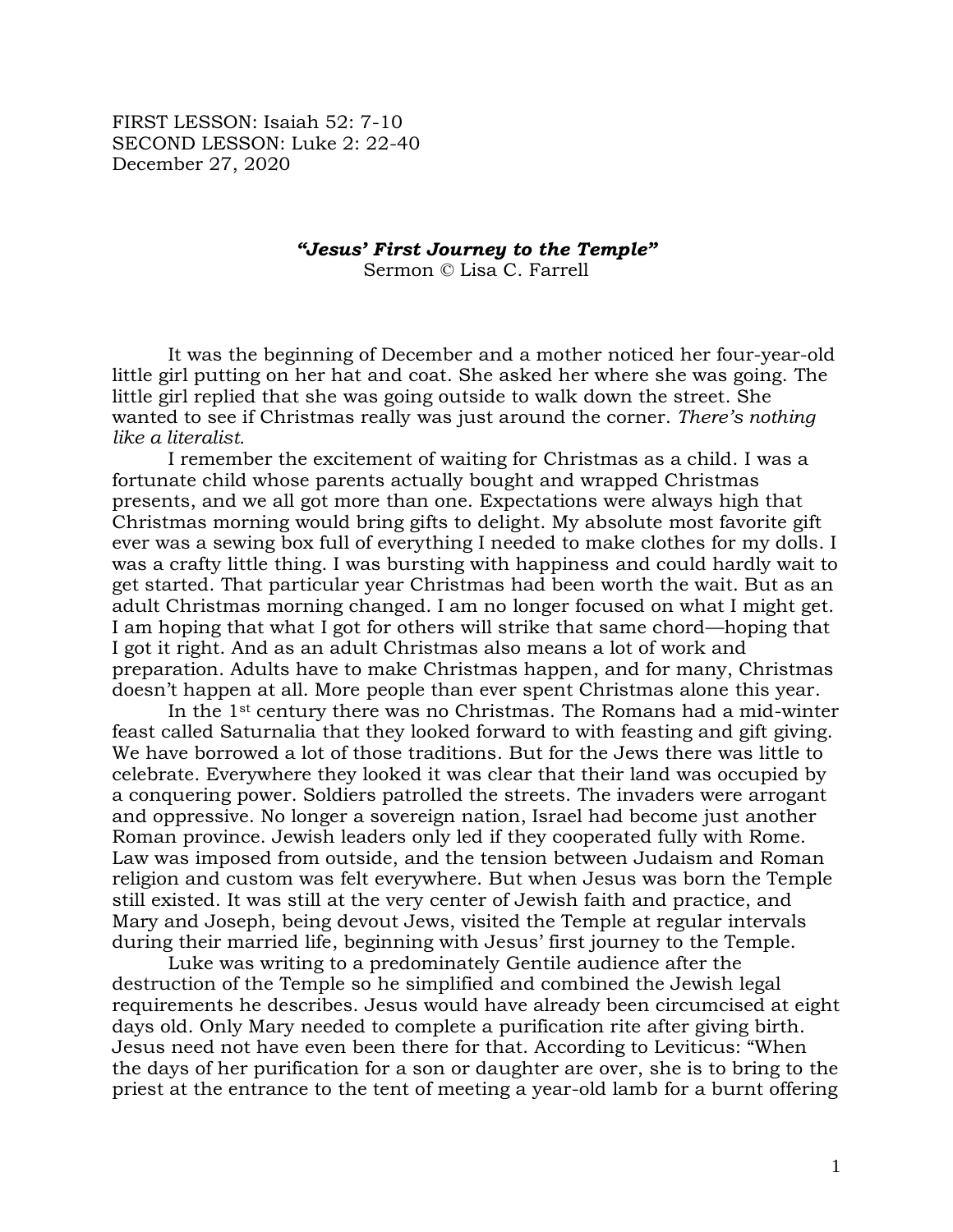and a young pigeon or a dove for a sin offering." (Leviticus 12:6) However, Leviticus 12: 8 adds, "But if she cannot afford a lamb, she is to bring two doves or two young pigeons, one for a burnt offering and the other for a sin offering." Because Mary and Joseph offered "a pair of doves or two young pigeons" we know that they were poor. The second ceremony concerned the consecration of a first-born son to God and payment of five silver shekels. This ceremony is still conducted today. Finding equivalent currency is always a challenge! The history behind this is complex. Originally, the first-born sons of the patriarchs were to serve as priests for the family and were consecrated as such. This changed when the people sinned in the wilderness and worshipped the golden calf. Only the nation of Levi did not participate, and so from that point on the entire tribe of Levites became the priestly caste. The first-born sons of the other tribes were technically disqualified, but they had to be redeemed from service. A payment to exempt them was determined to be five shekels. The dominant interpretation of the story was that all firstborn males from that time forward had to be redeemed in this way. But five shekels of silver was a lot of money for people as poor as Mary and Joseph! A ram cost two shekels. If they couldn't afford a lamb to sacrifice, how on earth could they come up with five shekels! There are three possibilities. First, some priests voluntarily return the money. Second, there may have been a waiver for the poor. Third, Jesus was never redeemed from his duty to serve as a priest, and that is exactly what he did as our savior. The scripture itself makes no mention of the five shekels, but only the Jewish believers would have realized it was missing.

And then came two unusual encounters--two elderly people unconnected with one another, a man and a woman. Simeon was described as righteous and devout. God had assured him that he would not die before he saw the Messiah. He was moved by the Spirit that day to enter the Temple courts. This event must have taken place in the Court of Women because Mary was there. And as soon as Simeon laid eyes on Jesus he knew. He knew that this was the child. And he took Jesus into his arms and praised God, saying, "Sovereign Lord, as you have promised, you may now dismiss your servant in peace. For my eyes have seen your salvation, which you have prepared in the sight of all nations: a light for revelation to the Gentiles, and the glory of your people Israel."

Simeon had been waiting a very long time, a lifetime in fact. Day after day, year after year, he had prayed for Israel. And finally, finally the day had come! He was content after his long wait that he had seen the child born. But he also had words of warning, telling Mary: "This child is destined to cause the falling and rising of many in Israel, and to be a sign that will be spoken against, so that the thoughts of many hearts will be revealed. And a sword will pierce your own soul too." Those in power will do anything to retain their power, and Jesus will be seen as a threat. There will be pain and suffering along the way.

At the very moment Simeon pronounced these words the family was approached by another elderly person, a prophet named Anna. As patriarchal as this culture was it is wonderful that the good news came through both a man and a woman. Anna was an 84-year-old widow who spent her days worshipping, fasting and praying. She too prophesied, giving thanks to God and speaking about the child to all who were there looking forward to the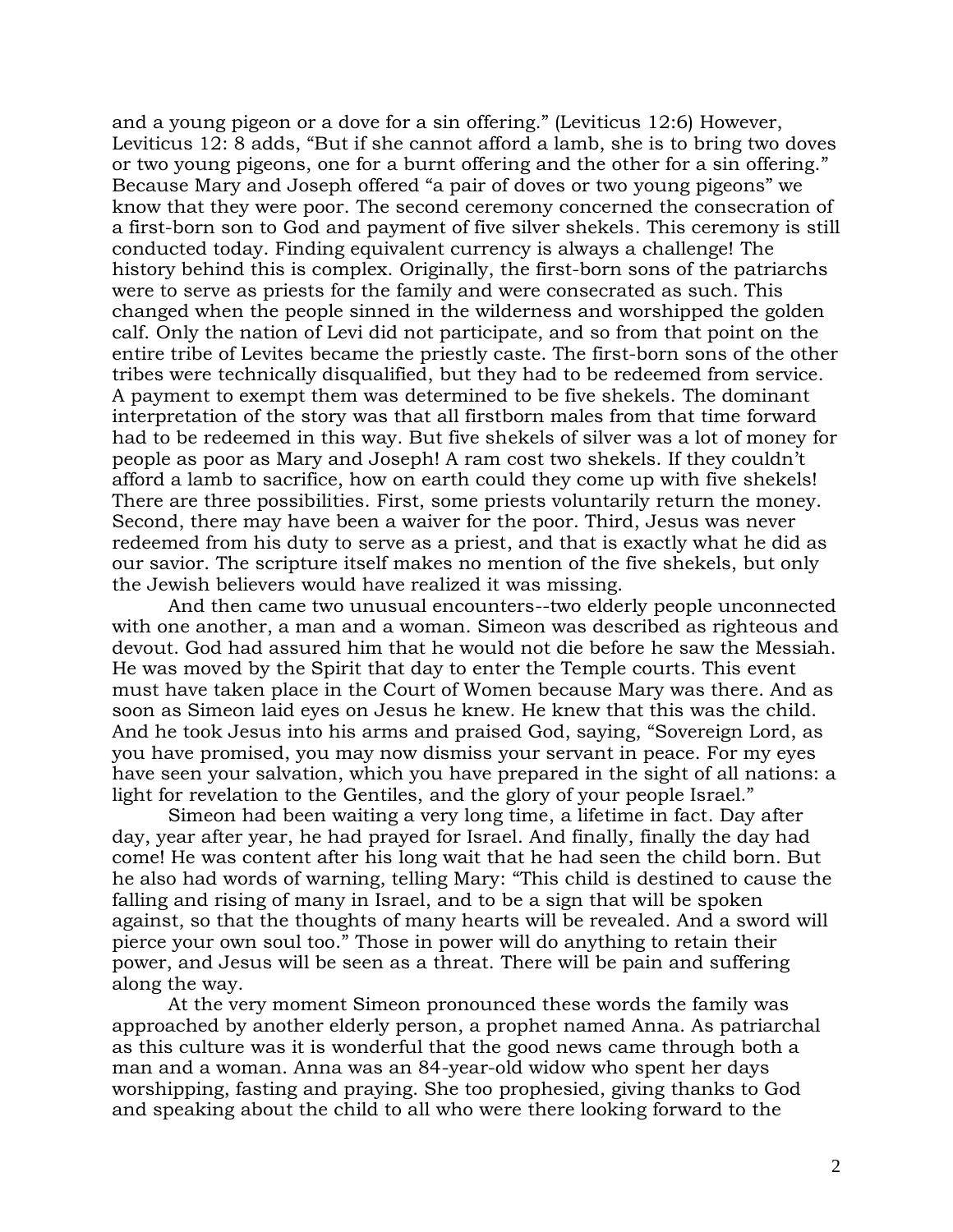redemption of Jerusalem. Simeon told Mary and Joseph about Jesus. Anna told anyone who would listen.

Waiting is not easy. Every day my dogs wait for me to take them on a walk. They prefer the park. They'll settle for the neighborhood. They're very patient, for awhile. But eventually they wake up and start to give me "the look." Sandy's dog Sabrina stayed with us for a week while he was in the hospital and she very quickly got with the program. And they all know the routine. If Mom gets her water bottle filled up that means the park. She locates the coat, the mask and the leashes. Then comes the boots. At that point they are dancing. Finally, the harnesses go on and we are out the door! When I think about it, dogs spend an awful lot of time waiting for humans, and most of the time, they're pretty patient. But I'm not very patient. I do not like to wait. Waiting for the results of Vicki's Covid test is taking forever. They said 3 to 5 days. It's now day 6. But waiting is not empty time. Waiting is praying time. Waiting is sitting before God and seeking God's will time. When we wait on God for answers our spiritual muscles are being exercised. And waiting doesn't mean that we stop doing, only that we stop running recklessly ahead of God.

We miss life if we ignore the waiting times. If we are in such a hurry to get to tomorrow that we barely pay attention to today then we waste the precious gift of life. And then there is this fact. Fulfillment doesn't mean the end of things. It is just a new beginning. We might wait for a new job, but once we get that new job we have to actually do it! Simeon and Anna waited for Jesus to arrive in the world, but it was just the beginning. After this momentous day when Mary and Joseph had been told all these amazing things about their son, they went home and got on with life. Diapers still needed to be changed. Work still needed to be done.

We are waiting right now. We are waiting for the vaccine to arrive and be delivered to everyone. We are waiting for an end to this terrible pandemic. We are waiting for students to be able to go back to school and restaurants to be able to reopen. Many of us are waiting to see our loved ones, temporarily apart to help stop the spread of the disease. And many people are waiting for desperately needed economic help from the government. So how do we live? How do walk through this valley we are in? The only thing we can do. We wait with faith, and we seek to do God's will today. We do the next right thing. And we do the next thing right. Life may include dramatic turning points, but truly it all comes one moment at a time, one day at a time. Amen.

Isaiah 52: 7-10 How beautiful on the mountains are the feet of those who bring good news, who proclaim peace, who bring good tidings, who proclaim salvation, who say to Zion, "Your God reigns!" **<sup>8</sup>** Listen! Your watchmen lift up their voices; together they shout for joy.